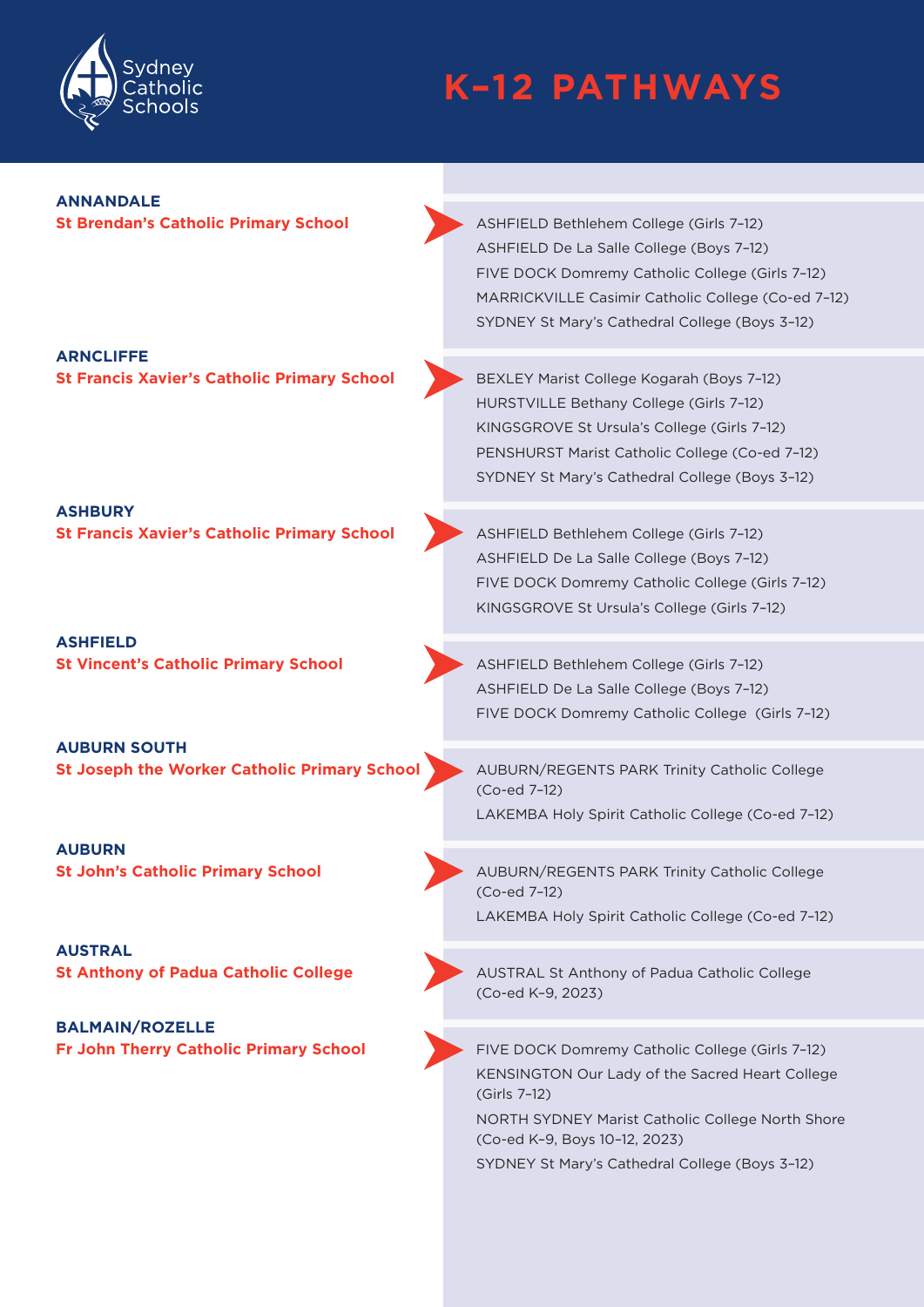

#### **BANKSTOWN CENTRAL**

**BANKSTOWN** 

**BASS HILL** 

**BELFIELD** 

**BELMORE** 

**BEVERLY HILLS** 

**BEXLEY**

**BLAKEHURST** 

**St Brendan's Catholic Primary School BANKSTOWN LaSalle Catholic College (Co-ed 7-12)** MILPERRA Mount St Joseph (Girls 7–12) REVESBY HEIGHTS De La Salle College (Boys 7–12)

**St Felix Catholic Primary School** BANKSTOWN LaSalle Catholic College (Co-ed 7–12) MILPERRA Mount St Joseph (Girls 7–12) REVESBY HEIGHTS De La Salle College (Boys 7–12)

**Christ the King Catholic Primary School AUBURN/REGENTS PARK Trinity Catholic College** (Co-ed 7–12) BANKSTOWN LaSalle Catholic College (Co-ed 7–12)

> MILPERRA Mount St Joseph (Girls 7–12) REVESBY HEIGHTS De La Salle College (Boys 7–12)

**St Michael's Catholic Primary School ASHFIELD Bethlehem College (Girls 7-12)** ASHFIELD De La Salle College (Boys 7–12) AUBURN/REGENTS PARK Trinity Catholic College (Co-ed 7–12) LAKEMBA Holy Spirit Catholic College (Co-ed 7–12)

**St Joseph's Catholic Primary School AUBURN/REGENTS PARK Trinity Catholic College** (Co-ed 7–12) LAKEMBA Holy Spirit Catholic College (Co-ed 7–12)

**Regina Coeli Catholic Primary School <b>BEXLEY Marist College Kogarah (Boys 7-12)** HURSTVILLE Bethany College (Girls 7–12) KINGSGROVE St Ursula's College (Girls 7–12) PENSHURST Marist Catholic College (Co-ed 7–12) SYDNEY St Mary's Cathedral College (Boys 3–12)

**St Gabriel's Catholic Primary School <b>BEXLEY Marist College Kogarah (Boys 7-12)** HURSTVILLE Bethany College (Girls 7–12) KINGSGROVE St Ursula's College (Girls 7–12) PENSHURST Marist Catholic College (Co-ed 7–12) SYDNEY St Mary's Cathedral College (Boys 3–12)

**Mater Dei Catholic Primary School <b>BEXLEY Marist College Kogarah (Boys 7-12)** BEXLEY Marist College Kogarah (Boys 7-12) HURSTVILLE Bethany College (Girls 7–12) KINGSGROVE St Ursula's College (Girls 7–12) PENSHURST Marist Catholic College (Co-ed 7–12)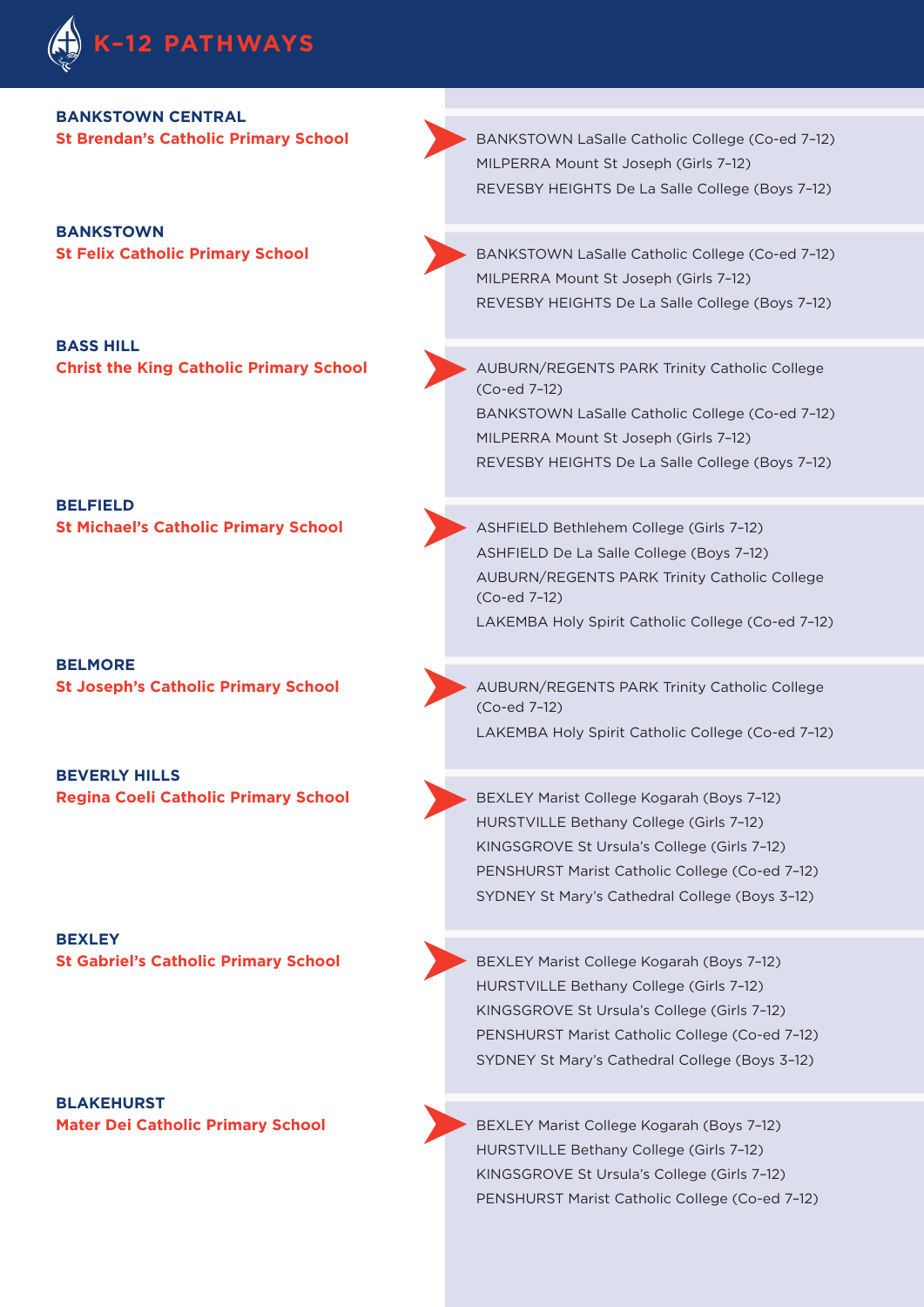

| <b>BONDI</b><br><b>Galilee Catholic Primary School</b>                      | NORTH SYDNEY Marist Catholic College North Shore<br>(Co-ed K-9, Boys 10-12, 2023)<br>RANDWICK Brigidine College (Girls 7-12)<br>SYDNEY St Mary's Cathedral College (Boys 3-12)<br>WAVERLEY St Clare's College (Girls 7-12)              |
|-----------------------------------------------------------------------------|-----------------------------------------------------------------------------------------------------------------------------------------------------------------------------------------------------------------------------------------|
| <b>BONNYRIGG HEIGHTS</b><br><b>John the Baptist Catholic Primary School</b> | BONNYRIGG HEIGHTS Freeman Catholic College<br>(Co-ed 7-12)<br>HINCHINBROOK Good Samaritan Catholic College<br>(Co-ed 7-12)                                                                                                              |
| <b>BOSSLEY PARK</b><br><b>Mary Immaculate Catholic Primary School</b>       | BONNYRIGG HEIGHTS Freeman Catholic College<br>(Co-ed 7-12)<br>FAIRFIELD Patrician Brothers' College (Boys 7-12)<br>HINCHINBROOK Good Samaritan Catholic College<br>(Co-ed 7-12)<br>WAKELEY Mary MacKillop Catholic College (Girls 7-12) |
| <b>BOTANY</b><br><b>St Bernard's Catholic Primary School</b>                | KENSINGTON Our Lady of the Sacred Heart College<br>(Girls 7-12)<br>PAGEWOOD Champagnat Catholic College<br>(Co-ed 7, Boys 8-12, 2023)<br>RANDWICK Brigidine College (Girls 7-12)<br>RANDWICK Marcellin College (Boys 7-12)              |
| <b>BRIGHTON-LE-SANDS</b><br><b>St Thomas More's Catholic Primary School</b> | BEXLEY Marist College Kogarah (Boys 7-12)<br>HURSTVILLE Bethany College (Girls 7-12)<br>KINGSGROVE St Ursula's College (Girls 7-12)<br>PENSHURST Marist Catholic College (Co-ed 7-12)<br>SYDNEY St Mary's Cathedral College (Boys 3-12) |
| <b>CABRAMATTA</b><br><b>Sacred Heart Catholic Primary School</b>            | FAIRFIELD Patrician Brothers' College (Boys 7-12)<br>LIVERPOOL All Saints Catholic College (Co-ed K-12)<br>WAKELEY Mary MacKillop Catholic College (Girls 7-12)                                                                         |

**CAMPSIE** 

**St Mel's Catholic Primary School ASHFIELD Bethlehem College (Girls 7-12)** ASHFIELD De La Salle College (Boys 7–12) AUBURN/REGENTS PARK Trinity Catholic College (Co-ed 7–12) LAKEMBA Holy Spirit Catholic College (Co-ed 7–12)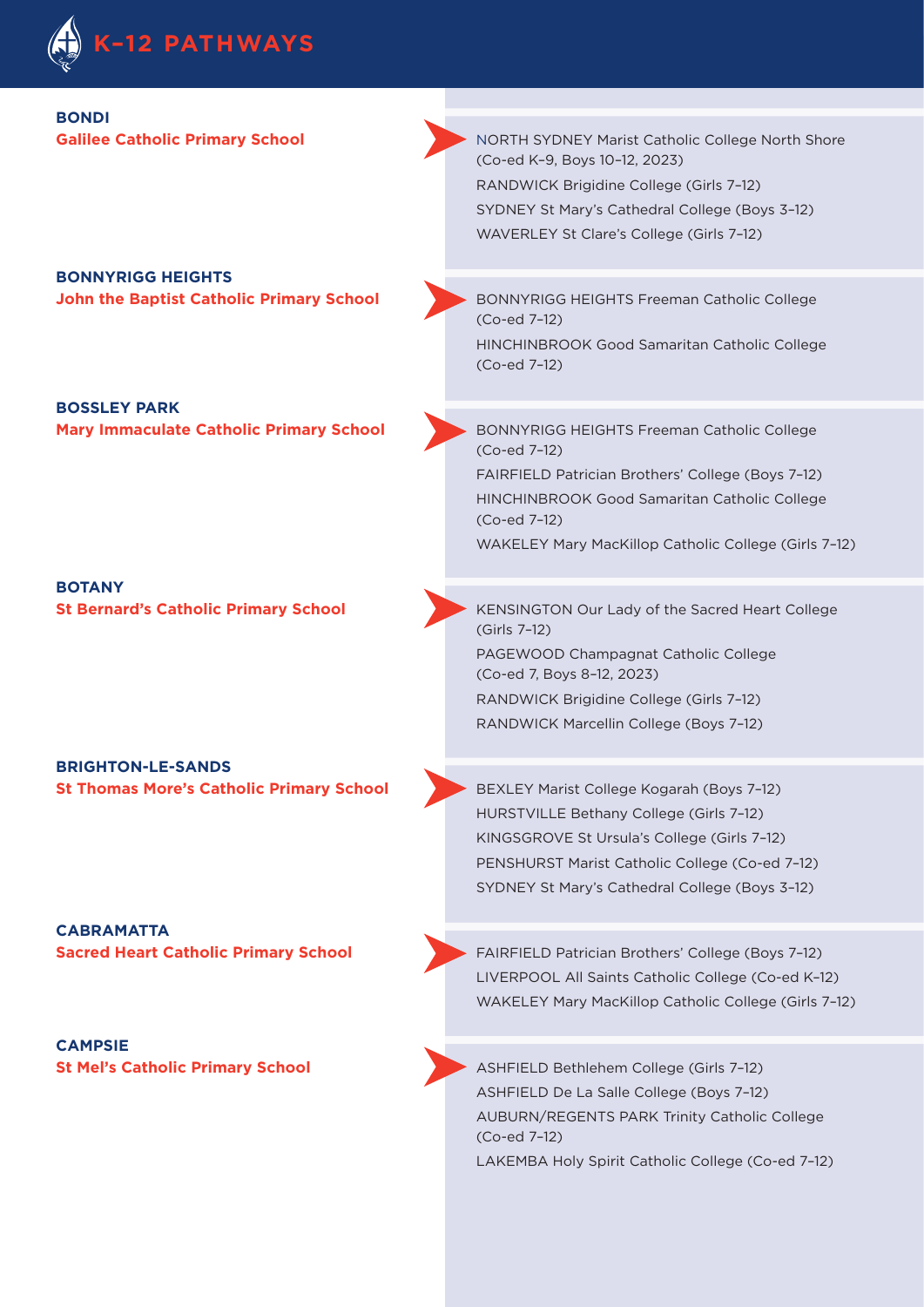

#### **CARINGBAH**

**Our Lady of Fatima Catholic Primary School CARINGBAH De La Salle Catholic College (Boys 7-10)** CRONULLA De La Salle Catholic College (Co-ed 11–12) CRONULLA Our Lady of Mercy Catholic College Burraneer (Girls 7–10) ENGADINE St John Bosco College (Co-ed 7–12)

MENAI Aquinas Catholic College (Co-ed 7–12) SUTHERLAND St Patrick's College (Co-ed 7–12)

**CARNES HILL** 

**CLIFTON GARDENS** 

**CLOVELLY** 

**COMO-OYSTER BAY** 

**CONCORD WEST** 

**Holy Spirit Catholic Primary School AUSTRAL St Anthony of Padua Catholic College** (Co-ed K–9, 2023)

WEST HOXTON Clancy Catholic College (Co-ed 7–12)

**Blessed Sacrament Catholic Primary School** NORTH SYDNEY Marist Catholic College North Shore (Co-ed K-9, Boys 10–12, 2023 ) SYDNEY St Mary's Cathedral College (Boys 3–12) WOOLWICH Marist Sisters' College (Girls 7–12)

**St Anthony's Catholic Primary School KENSINGTON Our Lady of the Sacred Heart College** (Girls 7–12)

PAGEWOOD Champagnat Catholic College (Co-ed 7, Boys 8–12, 2023 ) RANDWICK Brigidine College (Girls 7–12)

RANDWICK Marcellin College (Boys 7–12) WAVERLEY St Clare's College (Girls 7–12)

**St Joseph's Catholic Primary School CARINGBAH De La Salle Catholic College (Boys 7-10)** CRONULLA De La Salle Catholic College (Co-ed 11–12) CRONULLA Our Lady of Mercy Catholic College Burraneer (Girls 7–10) ENGADINE St John Bosco College (Co-ed 7–12) MENAI Aquinas Catholic College (Co-ed 7–12) SUTHERLAND St Patrick's College (Co-ed 7–12)

**St Ambrose Catholic Primary School ASHFIELD Bethlehem College (Girls 7-12)** ASHFIELD De La Salle College (Boys 7–12) EASTWOOD Marist College (Boys 7–12) FIVE DOCK Domremy Catholic College (Girls 7–12) RYDE Holy Cross College (Boys 7–12) WOOLWICH Marist Sisters' College (Girls 7–12)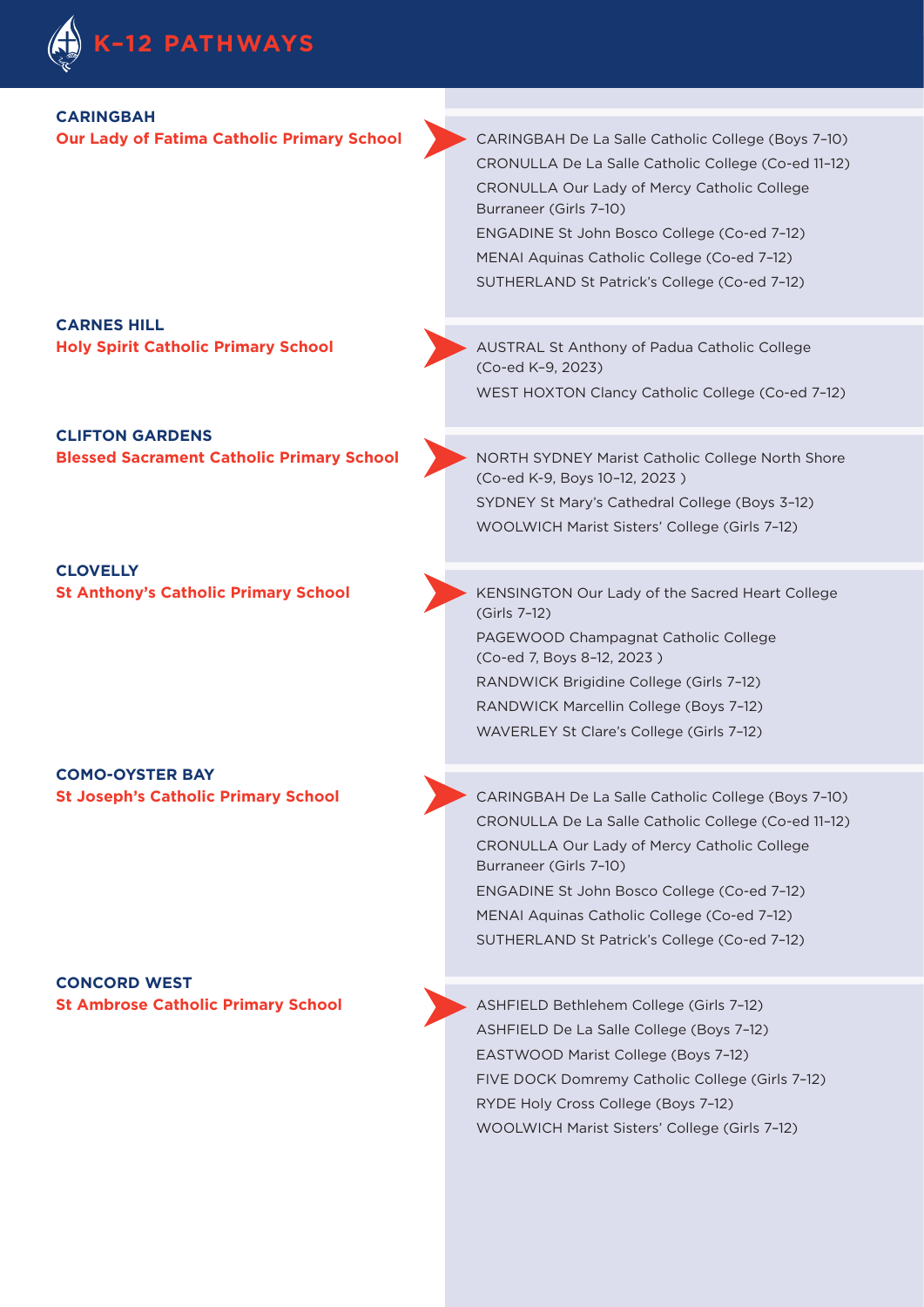

#### **CONCORD**

### **COOGEE**

**CRONULLA** 

**CROYDON Holy Innocents' Catholic Primary School ASHFIELD Bethlehem College (Girls 7-12)** 

**DACEYVILLE** 

**DENISTONE** 

**DRUMMOYNE** 

**St Mary's Catholic Primary School ASHFIELD Bethlehem College (Girls 7-12)** ASHFIELD De La Salle College (Boys 7–12) EASTWOOD Marist College (Boys 7–12) FIVE DOCK Domremy Catholic College (Girls 7–12) RYDE Holy Cross College (Boys 7–12)

**St Brigid's Catholic Primary School KENSINGTON Our Lady of the Sacred Heart College** (Girls 7–12) RANDWICK Brigidine College (Girls 7–12)

> RANDWICK Marcellin College (Boys 7–12) PAGEWOOD Champagnat Catholic College (Co-ed 7, Boys 8–12, 2023 ) WAVERLEY St Clare's College (Girls 7–12)

**St Aloysius' Catholic Primary School** *CARINGBAH De La Salle Catholic College (Boys 7-10)* CRONULLA De La Salle Catholic College (Co-ed 11–12) CRONULLA Our Lady of Mercy Catholic College Burraneer (Girls 7–10) ENGADINE St John Bosco College (Co-ed 7–12) MENAI Aquinas Catholic College (Co-ed 7–12) SUTHERLAND St Patrick's College (Co-ed 7–12)

> ASHFIELD De La Salle College (Boys 7–12) FIVE DOCK Domremy Catholic College (Girls 7–12)

**St Michael's Catholic Primary School KENSINGTON Our Lady of the Sacred Heart College** (Girls 7–12) PAGEWOOD Champagnat Catholic College (Co-ed 7, Boys 8–12, 2023 ) RANDWICK Brigidine College (Girls 7–12) RANDWICK Marcellin College (Boys 7–12)

**St Therese Catholic Primary School EASTWOOD Marist College (Boys 7-12)** RYDE Holy Cross College (Boys 7–12) WOOLWICH Marist Sisters' College (Girls 7–12)

**St Mark's Catholic Primary School EASTWOOD Marist College (Boys 7-12)** FIVE DOCK Domremy Catholic College (Girls 7–12) RYDE Holy Cross College (Boys 7-12) WOOLWICH Marist Sisters' College (Girls 7–12)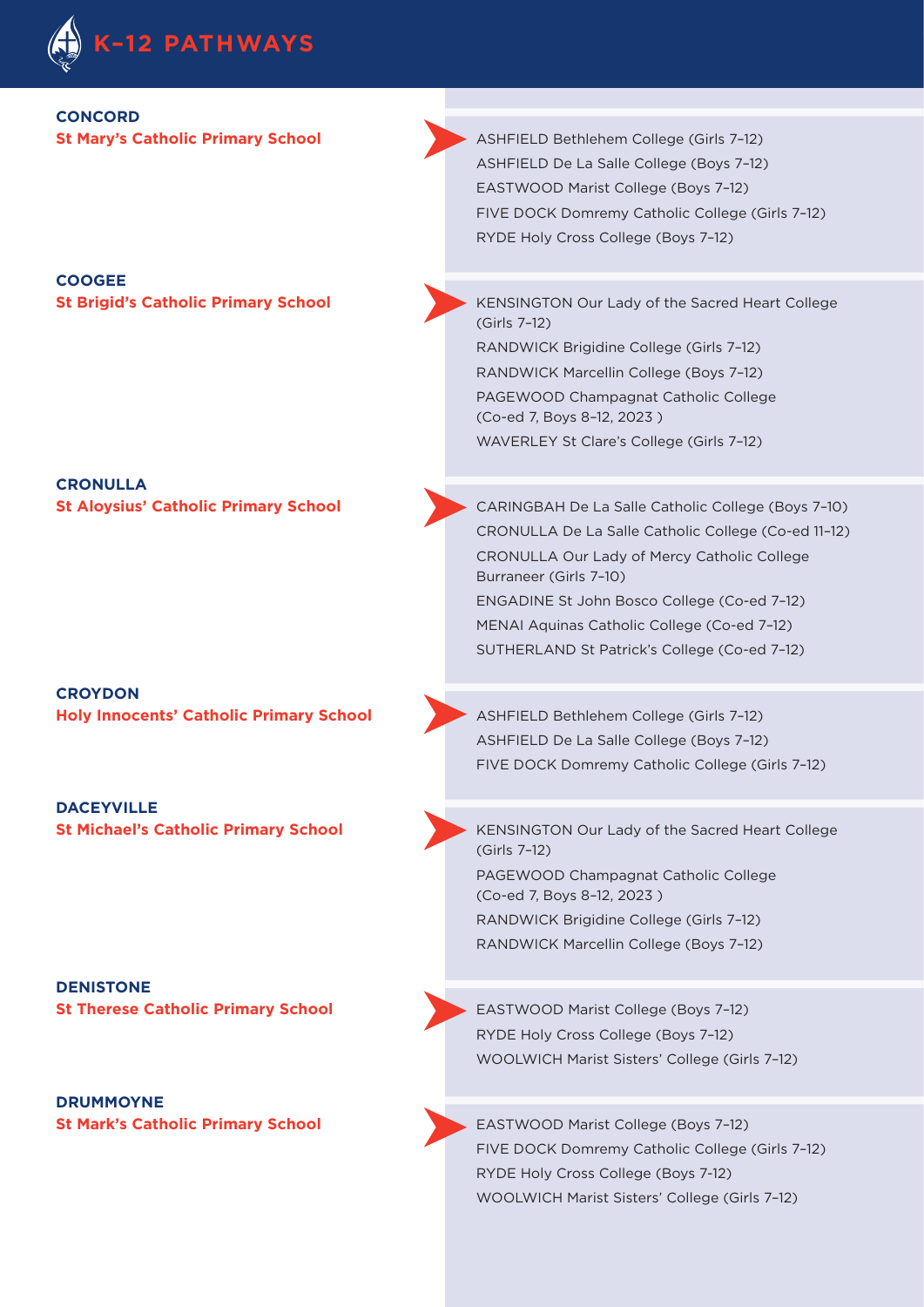

**DULWICH HILL** 

**St Paul of the Cross ASHFIELD Bethlehem College (Girls 7-12)** ASHFIELD De La Salle College (Boys 7–12) FIVE DOCK Domremy Catholic College (Girls 7–12) MARRICKVILLE Casimir Catholic College (Co-ed 7–12) SYDNEY St Mary's Cathedral College (Boys 3–12)

#### **EARLWOOD**

**Our Lady of Lourdes Catholic Primary School BEXLEY Marist College Kogarah (Boys 7-12)** 

**EASTWOOD** 

**ENFIELD** 

**ENGADINE** 

**ENMORE** 

**ERSKINEVILLE** 

**FAIRFIELD** 

HURSTVILLE Bethany College (Girls 7–12) KINGSGROVE St Ursula's College (Girls 7–12) PENSHURST Marist Catholic College (Co-ed 7–12) SYDNEY St Mary's Cathedral College (Boys 3–12)

**St Kevin's Catholic Primary School EASTWOOD Marist College (Boys 7-12)** RYDE Holy Cross College (Boys 7-12) WOOLWICH Marist Sisters' College (Girls 7–12)

**St Joseph's Catholic Primary School ASHFIELD Bethlehem College (Girls 7-12)** ASHFIELD De La Salle College (Boys 7–12) FIVE DOCK Domremy Catholic College (Girls 7–12)

**St John Bosco Catholic Primary School <br>
CARINGBAH De La Salle Catholic College (Boys 7-10)** CRONULLA De La Salle Catholic College (Co-ed 11–12) CRONULLA Our Lady of Mercy Catholic College Burraneer (Girls 7–10) ENGADINE St John Bosco College (Co-ed 7–12) MENAI Aquinas Catholic College (Co-ed 7–12) SUTHERLAND St Patrick's College (Co-ed 7–12)

**St Pius Catholic Primary School ASHFIELD Bethlehem College (Girls 7-12)** MARRICKVILLE Casimir Catholic College (Co-ed 7–12) SYDNEY St Mary's Cathedral College (Boys 3–12)

**St Mary's Catholic Primary School <b>St Mary's Catholic Primary School** KENSINGTON Our Lady of the Sacred Heart College (Girls 7–12)

> MARRICKVILLE Casimir Catholic College (Co-ed 7–12) NORTH SYDNEY Marist Catholic College North Shore (Co-ed K-9, Boys 10–12, 2023 ) SYDNEY St Mary's Cathedral College (Boys 3–12)

**Our Lady of the Rosary FAIRFIELD Patrician Brothers College (Boys 7-12) Catholic Primary School Catholic College (Co-ed K-12) LIVERPOOL All Saints Catholic College (Co-ed K-12)** WAKELEY Mary MacKillop Catholic College (Girls 7–12)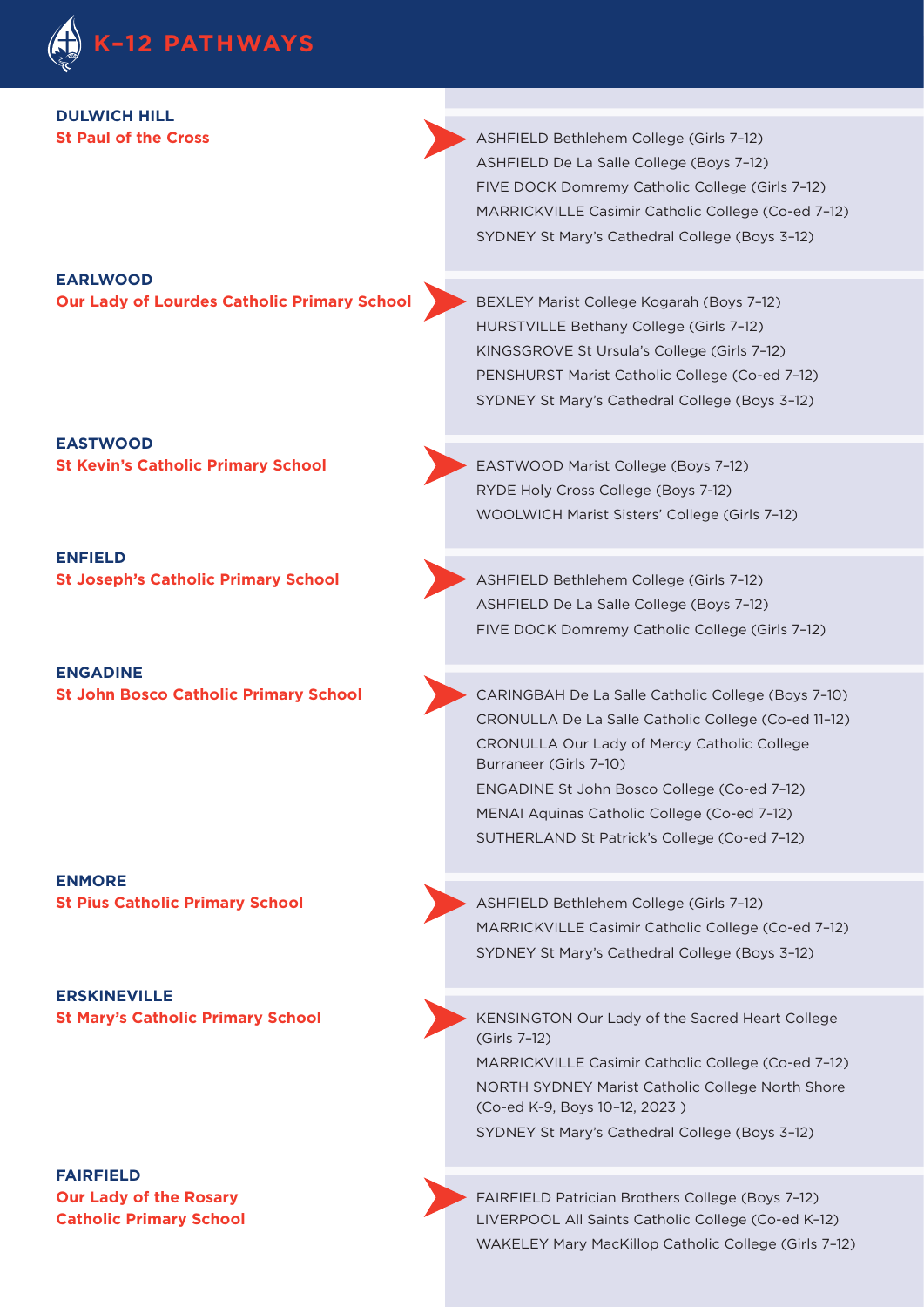

## **FIVE DOCK**

**GEORGES HALL** 

**GLADESVILLE**

**GLEBE** 

**GREENACRE** 

**GYMEA** 

**HABERFIELD St Joan of Arc Catholic Primary School ASHFIELD Bethlehem College (Girls 7-12)** 

**All Hallows Catholic Primary School ASHFIELD Bethlehem College (Girls 7-12)** ASHFIELD De La Salle College (Boys 7–12) FIVE DOCK Domremy Catholic College (Girls 7–12) RYDE Holy Cross College (Boys 7–12)

**St Mary's Catholic Primary School AUBURN/REGENTS PARK Trinity Catholic College** (Co-ed 7–12) BANKSTOWN LaSalle Catholic College (Co-ed 7–12) MILPERRA Mount St Joseph (Girls 7–12) REVESBY HEIGHTS De La Salle College (Boys 7–12)

**Our Lady Queen of Peace Access 2008 EASTWOOD Marist College (Boys 7-12) Catholic Primary School Catholic RYDE Holy Cross College (Boys 7-12)** WOOLWICH Marist Sisters' College (Girls 7–12)

**St James Catholic Primary School <b>ASHFIELD De La Salle College (Boys 7-12)** FIVE DOCK Domremy Catholic College (Girls 7–12) MARRICKVILLE Casimir Catholic College (Co-ed 7–12) NORTH SYDNEY Marist Catholic College North Shore (Co-ed K-9, Boys 10–12 2023 ) SYDNEY St Mary's Cathedral College (Boys 3–12)

**St John Vianney Catholic Primary School AUBURN/REGENTS PARK Trinity Catholic College** (Co-ed 7–12) BANKSTOWN LaSalle Catholic College (Co-ed 7–12) LAKEMBA Holy Spirit Catholic College (Co-ed 7–12) MILPERRA Mount St Joseph (Girls 7–12)

**St Catherine Labouré Catholic Primary School > CARINGBAH De La Salle Catholic College (Boys 7-10)** CRONULLA De La Salle Catholic College (Co-ed 11–12) CRONULLA Our Lady of Mercy Catholic College Burraneer (Girls 7–10) ENGADINE St John Bosco College (Co-ed 7–12) MENAI Aquinas Catholic College (Co-ed 7–12) SUTHERLAND St Patrick's College (Co-ed 7–12)

> ASHFIELD De La Salle College (Boys 7–12) FIVE DOCK Domremy Catholic College (Girls 7–12)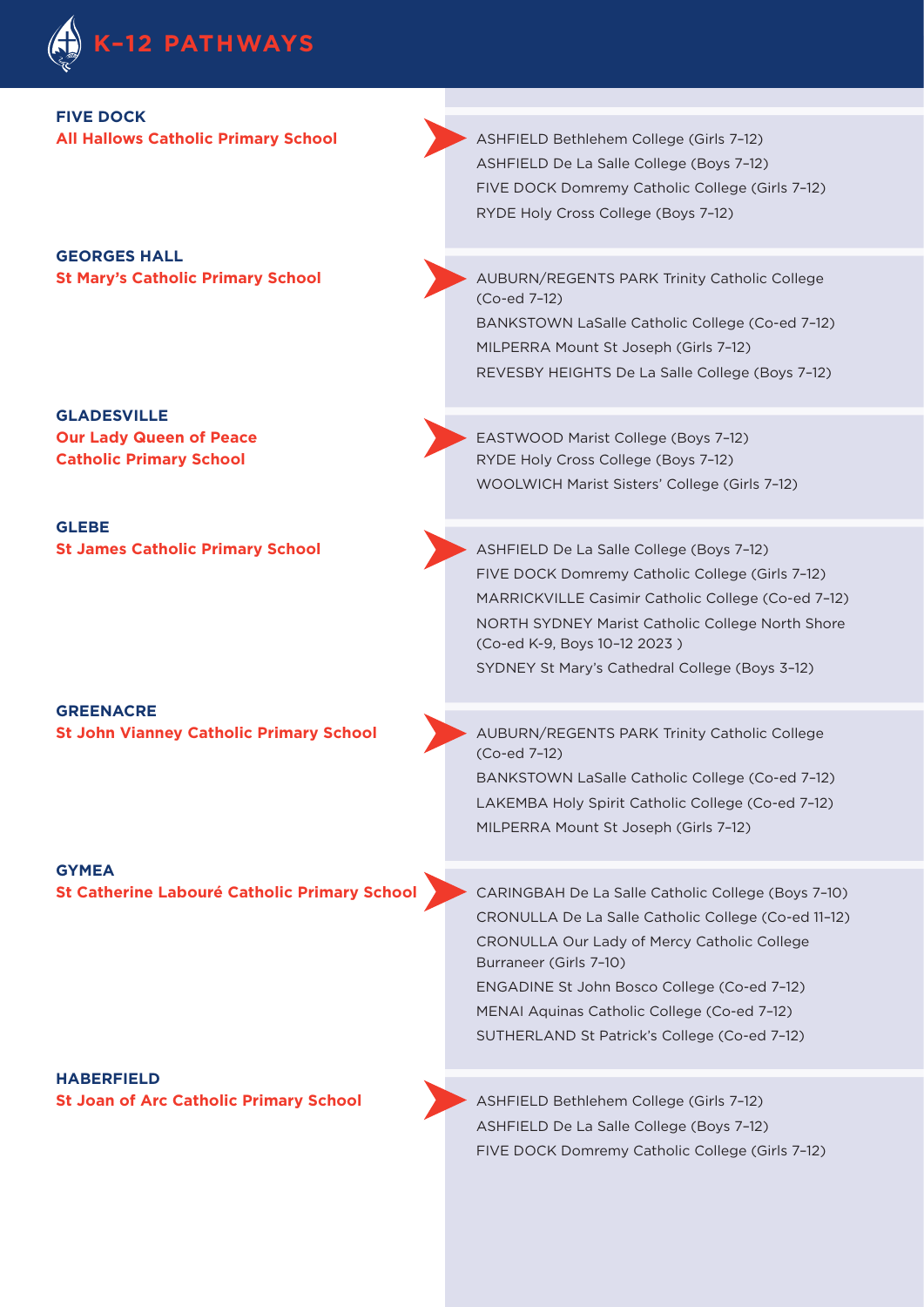

#### **HOLSWORTHY**

**HORSLEY PARK** 

**HOXTON PARK Good Shepherd Catholic Primary School AUSTRAL St Anthony of Padua Catholic College** 

**HUNTERS HILL Villa Maria Catholic Primary School EASTWOOD Marist College (Boys 7-12)** 

**HURSTVILLE** 

**KENSINGTON Catholic Primary School** (Girls 7–12)

**KINGSGROVE Our Lady of Fatima Catholic Primary School BEXLEY Marist College Kogarah (Boys 7-12)** 

**St Christopher's Catholic Primary School FAIRFIELD Patrician Brothers College (Boys 7-12)** LIVERPOOL All Saints Catholic College (Co-ed K–12) MILPERRA Mount St Joseph (Girls 7–12) REVESBY HEIGHTS De La Salle College (Boys 7–12) WAKELEY Mary MacKillop Catholic College (Girls 7–12)

**Marion Catholic Primary School** BONNYRIGG HEIGHTS Freeman Catholic College (Co-ed 7–12)

> FAIRFIELD Patrician Brothers College (Boys 7–12) HINCHINBROOK Good Samaritan Catholic College (Co-ed 7–12) WAKELEY Mary MacKillop Catholic College (Girls 7–12)

(Co-ed K–9, 2023) BONNYRIGG HEIGHTS Freeman Catholic College (Co-ed 7–12) HINCHINBROOK Good Samaritan Catholic College (Co-ed 7–12)

RYDE Holy Cross College (Boys 7–12) WOOLWICH Marist Sisters' College (Girls 7–12)

**St Mary's Star of the Sea <b>BEXLEY Marist College Kogarah (Boys 7-12) Catholic Primary School** HURSTVILLE Bethany College (Girls 7-12) KINGSGROVE St Ursula's College (Girls 7–12) PENSHURST Marist Catholic College (Co-ed 7–12)

**Our Lady of the Rosary** KENSINGTON Our Lady of the Sacred Heart College

RANDWICK Brigidine College (Girls 7–12) RANDWICK Marcellin College (Boys 7–12) PAGEWOOD Champagnat Catholic College (Co-ed 7, Boys 8–12, 2023 )

HURSTVILLE Bethany College (Girls 7–12) KINGSGROVE St Ursula's College (Girls 7–12) PENSHURST Marist Catholic College (Co-ed 7–12) SYDNEY St Mary's Cathedral College (Boys 3–12)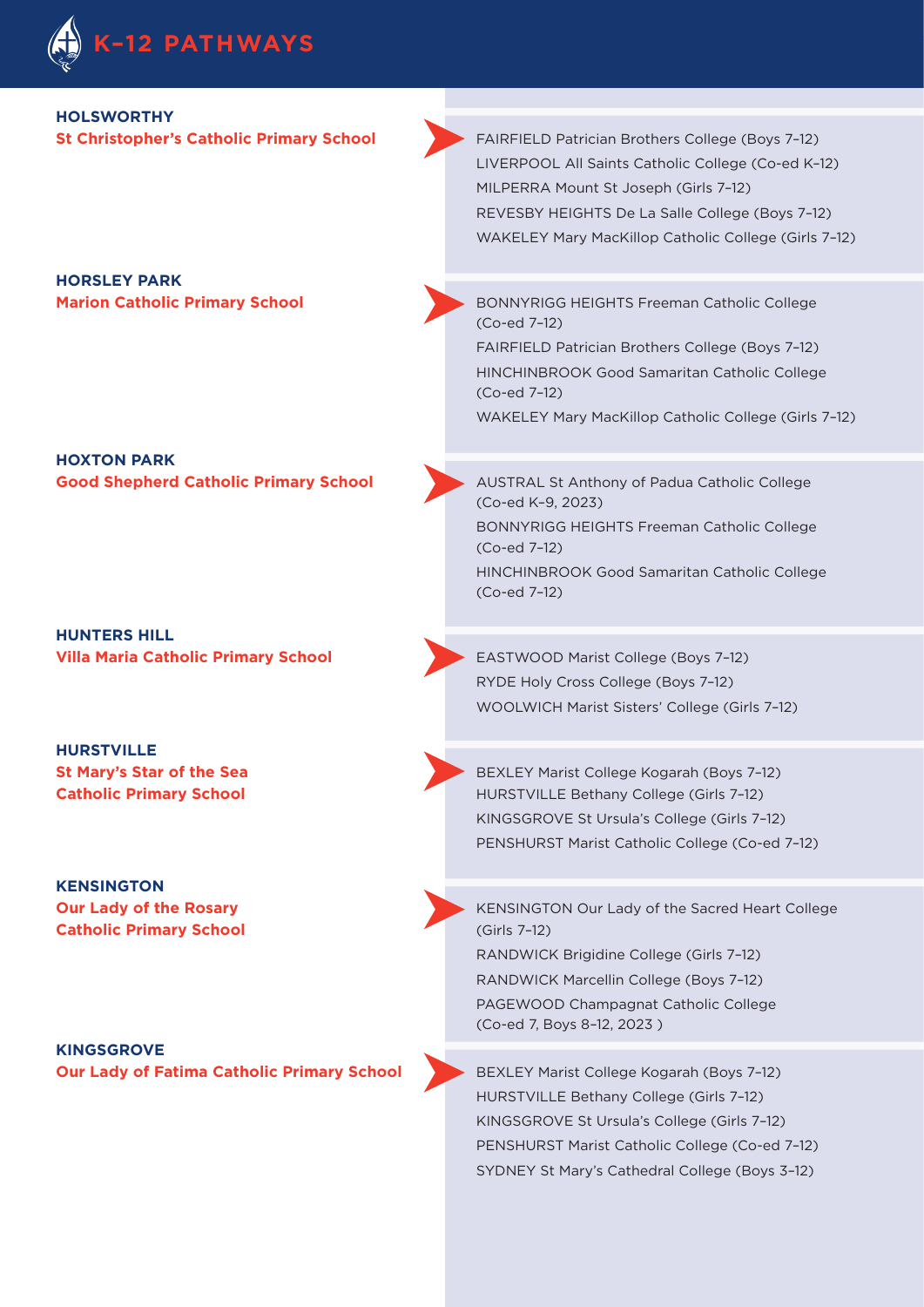

### **KOGARAH**

**LAKEMBA** 

**LANE COVE** 

**LEICHHARDT NORTH** 

**LEICHHARDT St Fiacre's Catholic Primary School <b>ASHFIELD** De La Salle College (Boys 7-12)

**LIDCOMBE** 

**LURNEA** 

**MALABAR** 

**St Patrick's Catholic Primary School <b>BEXLEY Marist College Kogarah (Boys 7-12)** HURSTVILLE Bethany College (Girls 7–12) KINGSGROVE St Ursula's College (Girls 7–12) PENSHURST Marist Catholic College (Co-ed 7–12)

**St Therese Catholic Primary School AUBURN/REGENTS PARK Trinity Catholic College** (Co-ed 7–12) LAKEMBA Holy Spirit Catholic College (Co-ed 7–12)

**St Michael's Catholic Primary School Marist Catholic College North Shore** (Co-ed K-9, Boys 10–12 2023 ) SYDNEY St Mary's Cathedral College (Boys 3–12) WOOLWICH Marist Sisters' College (Girls 7–12)

**St Columba's Catholic Primary School <b>ASHFIELD** De La Salle College (Boys 7-12) FIVE DOCK Domremy Catholic College (Girls 7–12) SYDNEY St Mary's Cathedral College (Boys 3–12)

> FIVE DOCK Domremy Catholic College (Girls 7–12) SYDNEY St Mary's Cathedral College (Boys 3–12)

**St Joachim's Catholic Primary School AUBURN/REGENTS PARK Trinity Catholic College** (Co-ed 7–12) LAKEMBA Holy Spirit Catholic College (Co-ed 7–12)

**LIVERPOOL All Saints Catholic College** LIVERPOOL All Saints Catholic College (Co-ed K–12)

**St Francis Xavier's Catholic Primary School BONNYRIGG HEIGHTS Freeman Catholic College** (Co-ed 7–12)

> HINCHINBROOK Good Samaritan Catholic College (Co-ed 7–12)

LIVERPOOL All Saints Catholic College (Co-ed K–12) WEST HOXTON Clancy Catholic College (Co-ed 7–12)

**St Andrew's Catholic Primary School KENSINGTON Our Lady of the Sacred Heart College** (Girls 7–12) RANDWICK Brigidine College (Girls 7–12) RANDWICK Marcellin College (Boys 7–12) PAGEWOOD Champagnat Catholic College (Co-ed 7, Boys 8–12 2023 )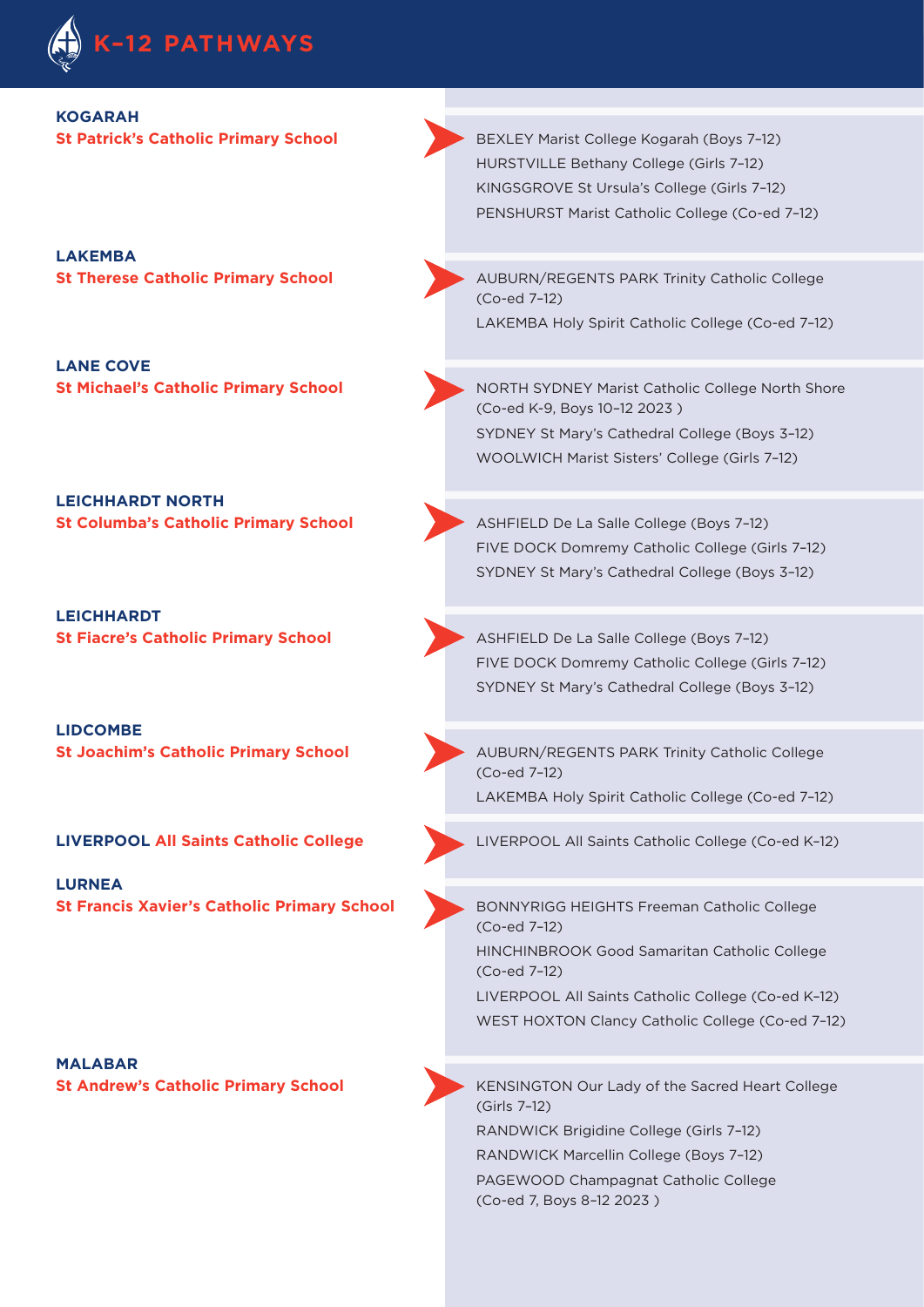

### **MAROUBRA JUNCTION**

**St Aidan's Catholic Primary School KENSINGTON Our Lady of the Sacred Heart College** (Girls 7–12) RANDWICK Brigidine College (Girls 7–12) RANDWICK Marcellin College (Boys 7–12) PAGEWOOD Champagnat Catholic College (Co-ed 7, Boys 8–12 2023 )

WAVERLEY St Clare's College (Girls 7–12)

#### **MAROUBRA St Mary-St Joseph Catholic Primary School KENSINGTON Our Lady of the Sacred Heart College**

(Girls 7–12) RANDWICK Brigidine College (Girls 7–12) RANDWICK Marcellin College (Boys 7–12) PAGEWOOD Champagnat Catholic College (Co-ed 7, Boys 8–12 2023 )

WAVERLEY St Clare's College (Girls 7–12)

**MARRICKVILLE** 

**MARSFIELD St Anthony's Catholic Primary School EASTWOOD Marist College (Boys 7-12)** 

**MASCOT** 

**MATRAVILLE** 

**MEADOWBANK St Michael's Catholic Primary School <b>EASTWOOD Marist College (Boys 7-12)** 

**St Brigid's Catholic Primary School FIVE DOCK Domremy Catholic College (Girls 7-12)** MARRICKVILLE Casimir Catholic College (Co-ed 7–12) SYDNEY St Mary's Cathedral College (Boys 3–12)

> RYDE Holy Cross College (Boys 7–12) WOOLWICH Marist Sisters' College (Girls 7–12)

**St Therese Catholic Primary School KENSINGTON Our Lady of the Sacred Heart College** (Girls 7–12) RANDWICK Brigidine College (Girls 7–12) RANDWICK Marcellin College (Boys 7–12) PAGEWOOD Champagnat Catholic College (Co-ed 7, Boys 8–12 2023 )

**St Agnes' Catholic Primary School KENSINGTON Our Lady of the Sacred Heart College** (Girls 7–12) RANDWICK Brigidine College (Girls 7–12) RANDWICK Marcellin College (Boys 7–12) PAGEWOOD Champagnat Catholic College (Co-ed 7, Boys 8–12 2023 )

> RYDE Holy Cross College (Boys 7–12) WOOLWICH Marist Sisters' College (Girls 7–12)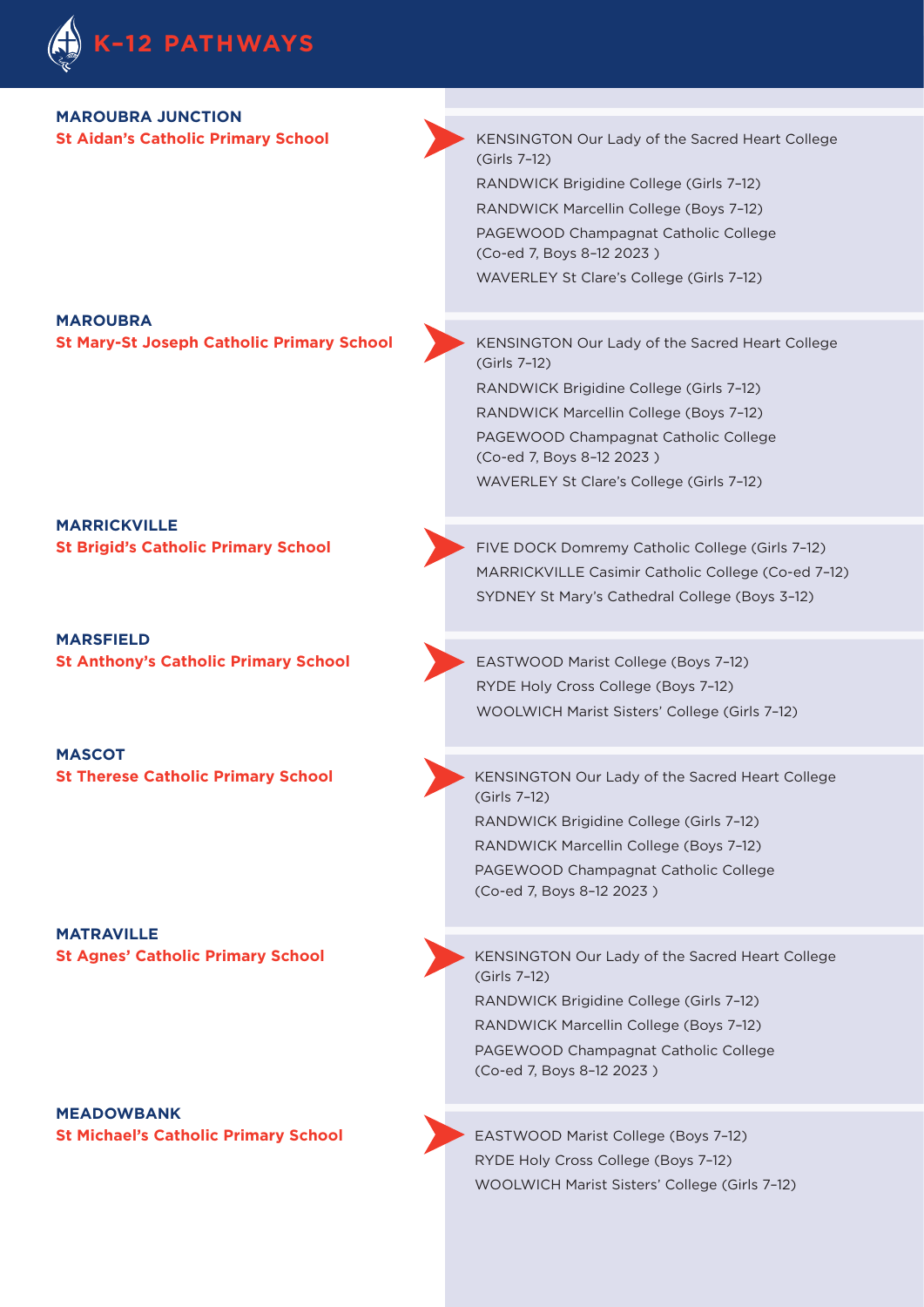

### **MENAI**

**MIRANDA** 

**MOOREBANK** 

**MORTLAKE** 

**MOSMAN** 

**MT PRITCHARD/BONNYRIGG Catholic Primary School** (Co-ed 7-12)

**Holy Family Catholic Primary School CARINGBAH De La Salle Catholic College (Boys 7-10)** CRONULLA De La Salle Catholic College (Co-ed 11–12) CRONULLA Our Lady of Mercy Catholic College Burraneer (Girls 7–10) ENGADINE St John Bosco College (Co-ed 7–12) MENAI Aquinas Catholic College (Co-ed 7–12) MILPERRA Mount St Joseph (Girls 7–12) REVESBY HEIGHTS De La Salle College (Boys 7–12) SUTHERLAND St Patrick's College (Co-ed 7–12)

**Our Lady Star of the Sea <b>CARINGBAH De La Salle Catholic College** (Boys 7-10) **Catholic Primary School Catholic College (Co-ed 11-12)** CRONULLA De La Salle Catholic College (Co-ed 11-12) CRONULLA Our Lady of Mercy Catholic College Burraneer (Girls 7–10) ENGADINE St John Bosco College (Co-ed 7–12) MENAI Aquinas Catholic College (Co-ed 7–12) SUTHERLAND St Patrick's College (Co-ed 7–12)

**St Joseph's Catholic Primary School FAIRFIELD Patrician Brothers College (Boys 7-12)** LIVERPOOL All Saints Catholic College (Co-ed K–12) MILPERRA Mount St Joseph (Girls 7–12) REVESBY HEIGHTS De La Salle College (Boys 7–12) WAKELEY Mary MacKillop Catholic College (Girls 7–12)

**St Patrick's Catholic Primary School ASHFIELD Bethlehem College (Girls 7-12)** ASHFIELD De La Salle College (Boys 7–12) EASTWOOD Marist College (Boys 7–12) FIVE DOCK Domremy Catholic College (Girls 7–12) RYDE Holy Cross College (Boys 7–12)

**Sacred Heart Catholic Primary School And Act Act NoRTH SYDNEY Marist Catholic College North Shore** (Co-ed K-9, Boys 10–12, 2023 ) SYDNEY St Mary's Cathedral College (Boys 3–12) WOOLWICH Marist Sisters' College (Girls 7-12)

**Our Lady of Mt Carmel Carmel Exercise Connection College Armore Catholic College Connection Catholic College** FAIRFIELD Patrician Brothers College (Boys 7–12) HINCHINBROOK Good Samaritan Catholic College (Co-ed 7–12)

WAKELEY Mary MacKillop Catholic College (Girls 7–12)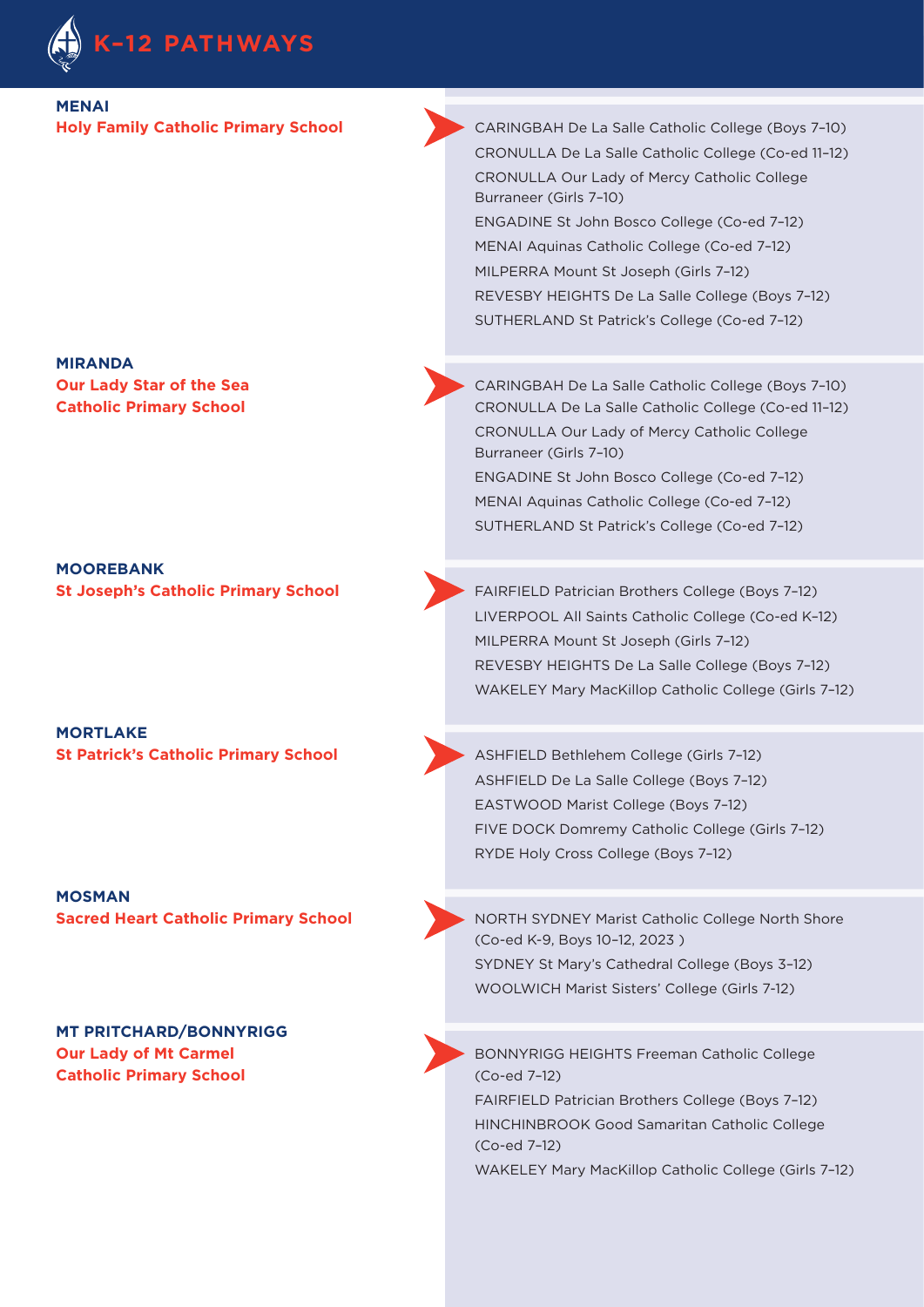

**NORTH RYDE** 

**NORTH STRATHFIELD** 

**NORTH SYDNEY** 

**OATLEY** 

**PADDINGTON Regional Catholic Primary School (Girls 7-12)** 

**PADSTOW** 

**PAGEWOOD Catholic Primary School (Girls 7–12)** 

**PANANIA** 

**Holy Spirit Catholic Primary School EASTWOOD Marist College (Boys 7-12)** RYDE Holy Cross College (Boys 7–12) WOOLWICH Marist Sisters' College (Girls 7–12)

**Our Lady of the Assumption Assumption ASHFIELD Bethlehem College (Girls 7-12) Catholic Primary School <b>Catholic Primary School ASHFIELD De La Salle College (Boys 7-12)** EASTWOOD Marist College (Boys 7–12) FIVE DOCK Domremy Catholic College (Girls 7–12) RYDE Holy Cross College (Boys 7–12) R WOOLWICH Marist Sisters' College (Girls 7–12)

**Marist Catholic College Marist Catholic College North Shore No. 2012 MORTH SYDNEY Marist Catholic College North Shore** (Co-ed K–9, Boys 10–12, 2023) WOOLWICH Marist Sisters' College (Girls 7-12)

**St Joseph's Catholic Primary School <b>BEXLEY Marist College Kogarah (Boys 7-12)** BEXLEY Marist College Kogarah (Boys 7-12) HURSTVILLE Bethany College (Girls 7–12) KINGSGROVE St Ursula's College (Girls 7–12) PENSHURST Marist Catholic College (Co-ed 7–12)

**St Francis of Assisi <b>St Francis of Assisi KENSINGTON Our Lady of the Sacred Heart College** NORTH SYDNEY Marist Catholic College North Shore (Co-ed K-9, Boys 10–12, 2023 ) RANDWICK Brigidine College (Girls 7–12) SYDNEY St Mary's Cathedral College (Boys 3–12) WAVERLEY St Clare's College (Girls 7–12)

**St Therese Catholic Primary School <b>BANKSTOWN LaSalle Catholic College (Co-ed 7-12)** MILPERRA Mount St Joseph (Girls 7–12) REVESBY HEIGHTS De La Salle Catholic College (Boys 7–12)

**Our Lady of the Annunciation Annunciation Annunciation** KENSINGTON Our Lady of the Sacred Heart College RANDWICK Brigidine College (Girls 7–12) RANDWICK Marcellin College (Boys 7–12) PAGEWOOD Champagnat Catholic College (Co-ed 7, Boys 8–12 2023)

**St Christopher's Catholic Primary School <b>BANKSTOWN LaSalle Catholic College (Co-ed 7-12)** MILPERRA Mount St Joseph (Girls 7–12) REVESBY HEIGHTS De La Salle Catholic College (Boys 7–12)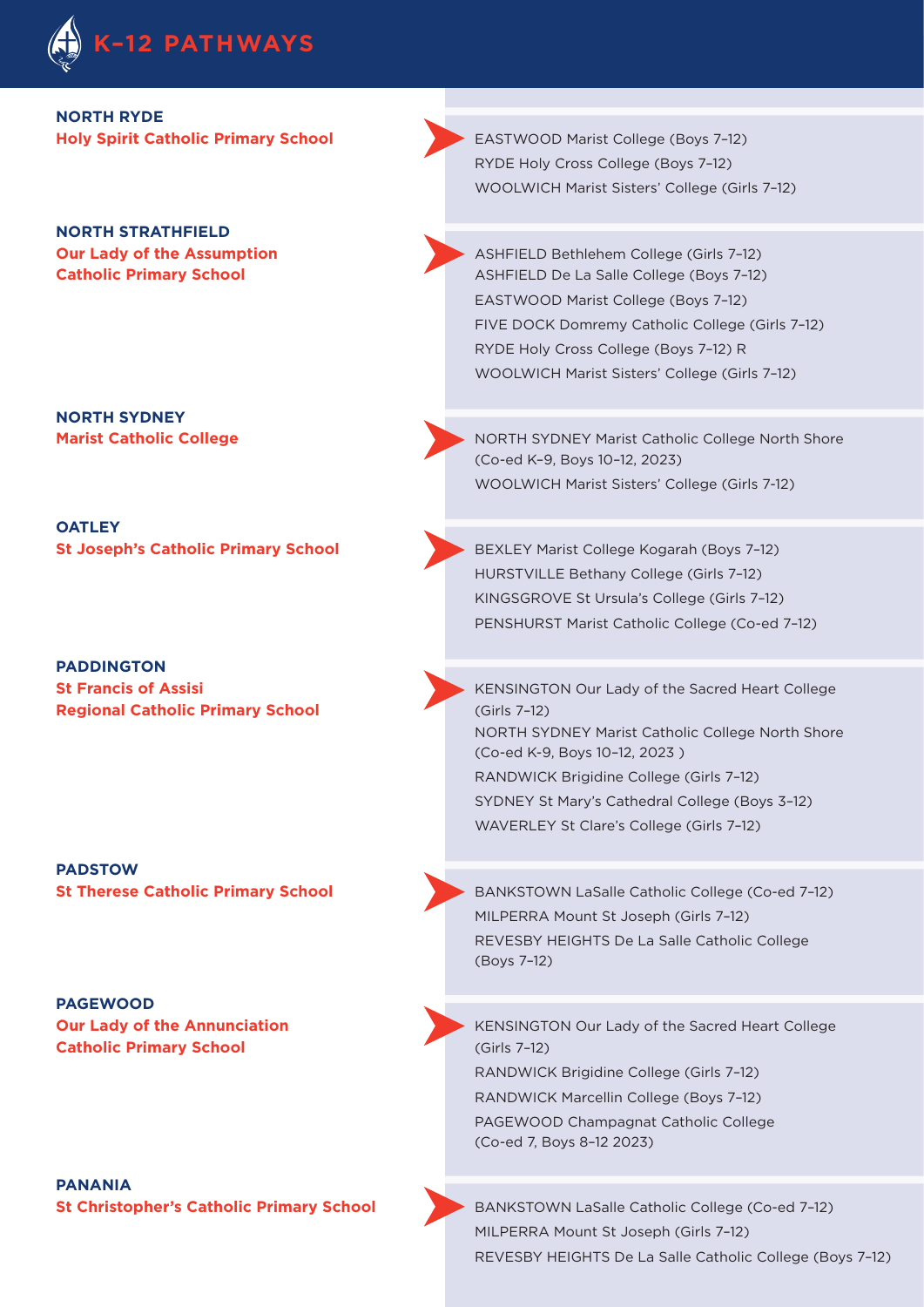

| <b>PENSHURST</b><br><b>St Declan's Catholic Primary School</b>                           | BEXLEY Marist College Kogarah (Boys 7-12)<br>HURSTVILLE Bethany College (Girls 7-12)<br>KINGSGROVE St Ursula's College (Girls 7-12)<br>PENSHURST Marist Catholic College (Co-ed 7-12)                                                                                 |
|------------------------------------------------------------------------------------------|-----------------------------------------------------------------------------------------------------------------------------------------------------------------------------------------------------------------------------------------------------------------------|
| <b>PRESTONS</b><br><b>St Catherine of Siena Catholic Primary School</b>                  | AUSTRAL St Anthony of Padua Catholic College<br>(Co-ed K-9, 2023)<br>WEST HOXTON Clancy Catholic College (Co-ed 7-12)                                                                                                                                                 |
| <b>PUNCHBOWL</b><br><b>St Jerome's Catholic Primary School</b>                           | <b>AUBURN/REGENTS PARK Trinity Catholic College</b><br>(Co-ed 7-12)<br>LAKEMBA Holy Spirit Catholic College (Co-ed 7-12)                                                                                                                                              |
| <b>RANDWICK NORTH</b><br><b>St Margaret Mary's Catholic Primary School</b>               | KENSINGTON Our Lady of the Sacred Heart College<br>(Girls 7-12)<br>RANDWICK Brigidine College (Girls 7-12)<br>RANDWICK Marcellin College (Boys 7-12)<br>PAGEWOOD Champagnat Catholic College<br>(Co-ed 7, Boys 8-12 2023)<br>WAVERLEY St Clare's College (Girls 7-12) |
| <b>RANDWICK</b><br><b>Our Lady of the Sacred Heart</b><br><b>Catholic Primary School</b> | KENSINGTON Our Lady of the Sacred Heart College<br>(Girls 7-12)<br>RANDWICK Brigidine College (Girls 7-12)                                                                                                                                                            |

**REGENTS PARK** 

**REVESBY** 

**RIVERWOOD** 

**St Peter Chanel Catholic Primary School AUBURN/REGENTS PARK Trinity Catholic College** (Co-ed 7–12) LAKEMBA Holy Spirit Catholic College (Co-ed 7–12)

RANDWICK Marcellin College (Boys 7–12) PAGEWOOD Champagnat Catholic College

WAVERLEY St Clare's College (Girls 7–12)

(Co-ed 7, Boys 8–12 2023 )

**St Luke's Catholic Primary School <b>BANKSTOWN** LaSalle Catholic College (Co-ed 7-12) MILPERRA Mount St Joseph (Girls 7–12) REVESBY HEIGHTS De La Salle Catholic College (Boys 7–12)

**St Joseph's Catholic Primary School <b>BEXLEY Marist College Kogarah (Boys 7-12)** HURSTVILLE Bethany College (Girls 7–12) KINGSGROVE St Ursula's College (Girls 7–12) PENSHURST Marist Catholic College (Co-ed 7–12) REVESBY HEIGHTS De La Salle Catholic College (Boys 7–12) SYDNEY St Mary's Cathedral College (Boys 3-12)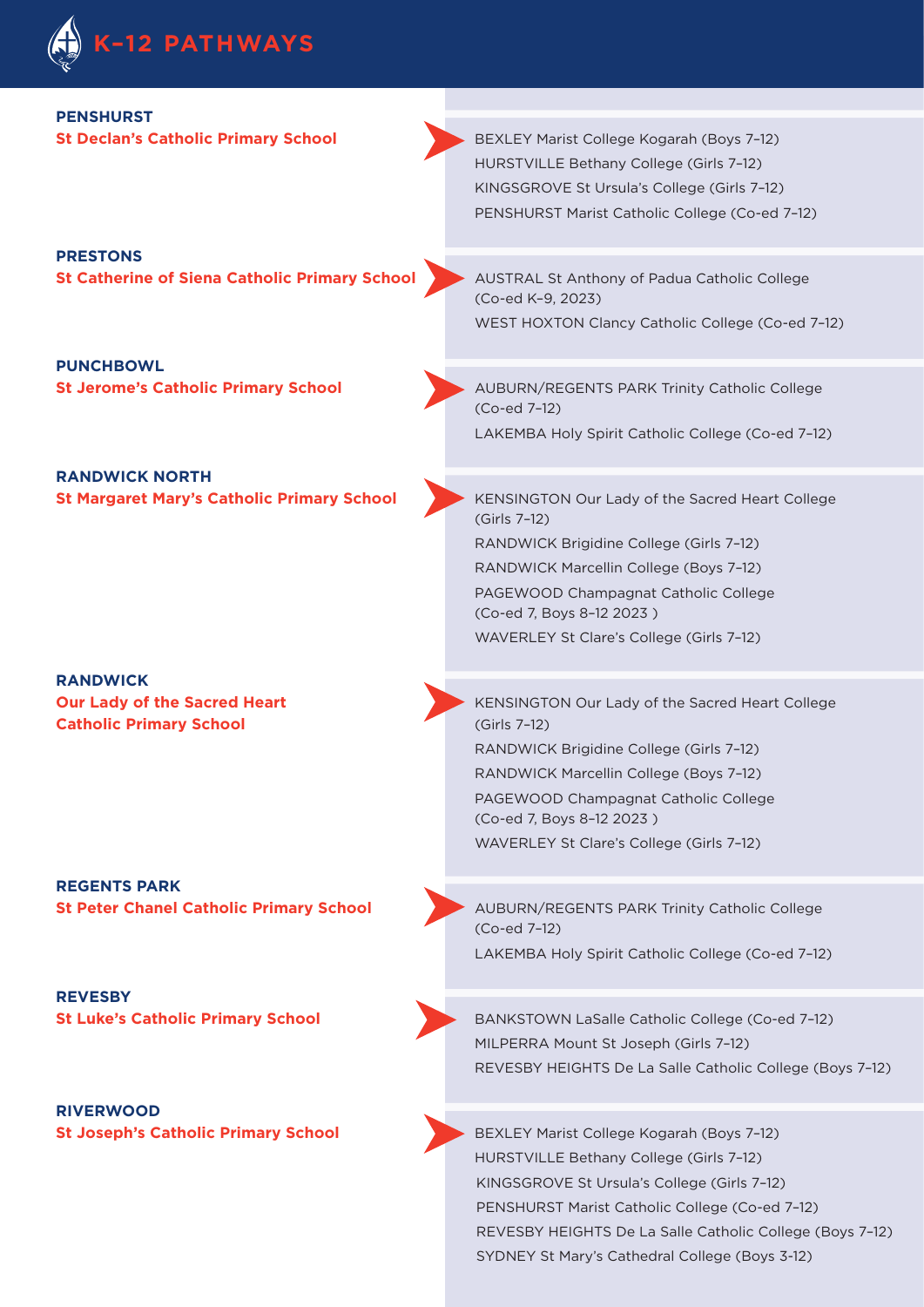

#### **ROCKDALE**

**ROSE BAY** 

**ROSEBERY** 

**RYDE St Charles' Catholic Primary School EASTWOOD Marist College (Boys 7-12)** 

**SADLEIR-MILLER** 

**SANS SOUCI**

#### **SEFTON**

**Catholic Primary School** (Co-ed 7-12)

**SMITHFIELD** 

**St Joseph's Catholic Primary School <b>BEXLEY Marist College Kogarah (Boys 7-12)** HURSTVILLE Bethany College (Girls 7–12) KINGSGROVE St Ursula's College (Girls 7–12) PENSHURST Marist Catholic College (Co-ed 7–12)

**McAuley Catholic Primary School <b>Ack** NORTH SYDNEY Marist Catholic College North Shore (Co-ed K-9, Boys 10–12 2023 ) RANDWICK Brigidine College (Girls 7–12) SYDNEY St Mary's Cathedral College (Boys 3–12) WAVERLEY St Clare's College (Girls 7–12)

**St Joseph's Catholic Primary School KENSINGTON Our Lady of the Sacred Heart College** (Girls 7–12) RANDWICK Brigidine College (Girls 7–12) RANDWICK Marcellin College (Boys 7–12) PAGEWOOD Champagnat Catholic College (Co-ed 7, Boys 8–12 2023 )

> RYDE Holy Cross College (Boys 7–12) WOOLWICH Marist Sisters' College (Girls 7–12)

**St Therese Catholic Primary School <b>BONNYRIGG HEIGHTS Freeman Catholic College** (Co-ed 7–12) HINCHINBROOK Good Samaritan Catholic College (Co-ed 7–12) LIVERPOOL All Saints Catholic College (Co-ed K–12)

**St Finbar's Catholic Primary School <b>BEXLEY Marist College Kogarah (Boys 7-12)** HURSTVILLE Bethany College (Girls 7–12) KINGSGROVE St Ursula's College (Girls 7–12) PENSHURST Marist Catholic College (Co-ed 7–12)

**Immaculate Heart of Mary AUBURN/REGENTS PARK Trinity Catholic College** LAKEMBA Holy Spirit Catholic College (Co-ed 7–12)

**St Gertrude's Catholic Primary School** FAIRFIELD Patrician Brothers College (Boys 7–12) LIVERPOOL All Saints Catholic College (Co-ed K–12) WAKELEY Mary MacKillop Catholic College (Girls 7–12)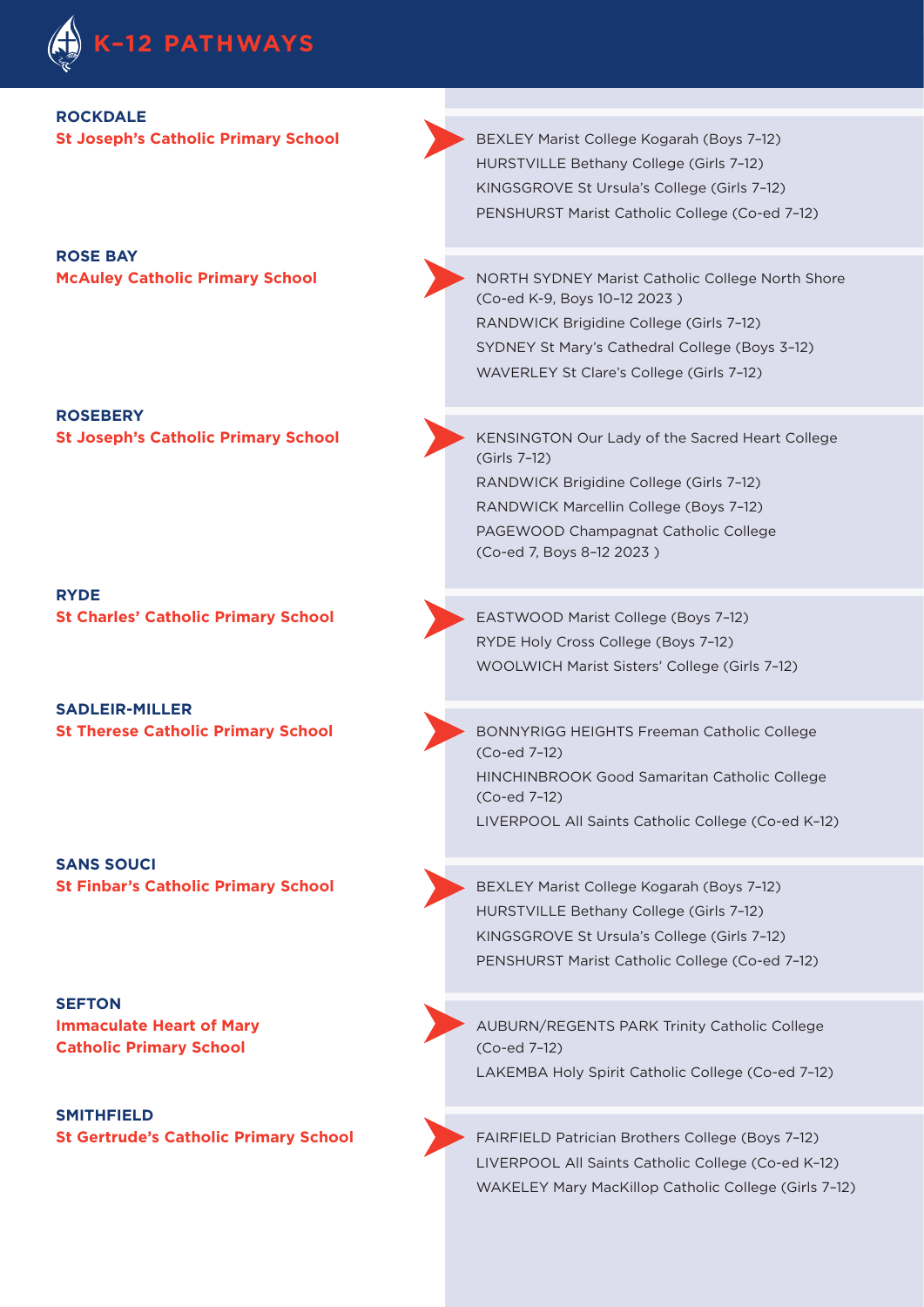

#### **SOUTH HURSTVILLE**

**STANMORE** 

**STRATHFIELD SOUTH** 

**STRATHFIELD** 

**SUMMER HILL** 

**SUTHERLAND** 

**VILLAWOOD** 

**St Raphael's Catholic Primary School <b>BEXLEY Marist College Kogarah (Boys 7-12)** BEXLEY Marist College Kogarah (Boys 7-12) HURSTVILLE Bethany College (Girls 7–12) KINGSGROVE St Ursula's College (Girls 7–12) PENSHURST Marist Catholic College (Co-ed 7–12)

**St Michael's Catholic Primary School ASHFIELD Bethlehem College (Girls 7-12)** ASHFIELD De La Salle College (Boys 7–12) MARRICKVILLE Casimir Catholic College (Co-ed 7–12) SYDNEY St Mary's Cathedral College (Boys 3–12)

**St Anne's Catholic Primary School ASHFIELD Bethlehem College (Girls 7-12)** ASHFIELD De La Salle College (Boys 7–12) EASTWOOD Marist College (Boys 7–12) FIVE DOCK Domremy Catholic College (Girls 7–12) LAKEMBA Holy Spirit Catholic College (Co-ed 7–12) RYDE Holy Cross College (Boys 7–12)

**St Martha's Catholic Primary School ASHFIELD Bethlehem College (Girls 7-12)** ASHFIELD De La Salle College (Boys 7–12) EASTWOOD Marist College (Boys 7–12) FIVE DOCK Domremy Catholic College (Girls 7–12) LAKEMBA Holy Spirit Catholic College (Co-ed 7–12) RYDE Holy Cross College (Boys 7–12)

**St Patrick's Catholic Primary School ASHFIELD Bethlehem College (Girls 7-12)** ASHFIELD De La Salle College (Boys 7–12) MARRICKVILLE Casimir Catholic College (Co-ed 7–12) SYDNEY St Mary's Cathedral College (Boys 3–12)

**St Patrick's Catholic Primary School CARINGBAH De La Salle Catholic College (Boys 7-10)** CRONULLA De La Salle Catholic College (Co-ed 11–12) CRONULLA Our Lady of Mercy Catholic College Burraneer (Girls 7–10) ENGADINE St John Bosco College (Co-ed 7–12) MENAI Aquinas Catholic College (Co-ed 7–12) SUTHERLAND St Patrick's College (Co-ed 7–12)

**Sacred Heart Catholic Primary School FAIRFIELD Patrician Brothers College (Boys 7-12)** LIVERPOOL All Saints Catholic College (Co-ed K–12 WAKELEY Mary MacKillop Catholic College (Girls 7–12)